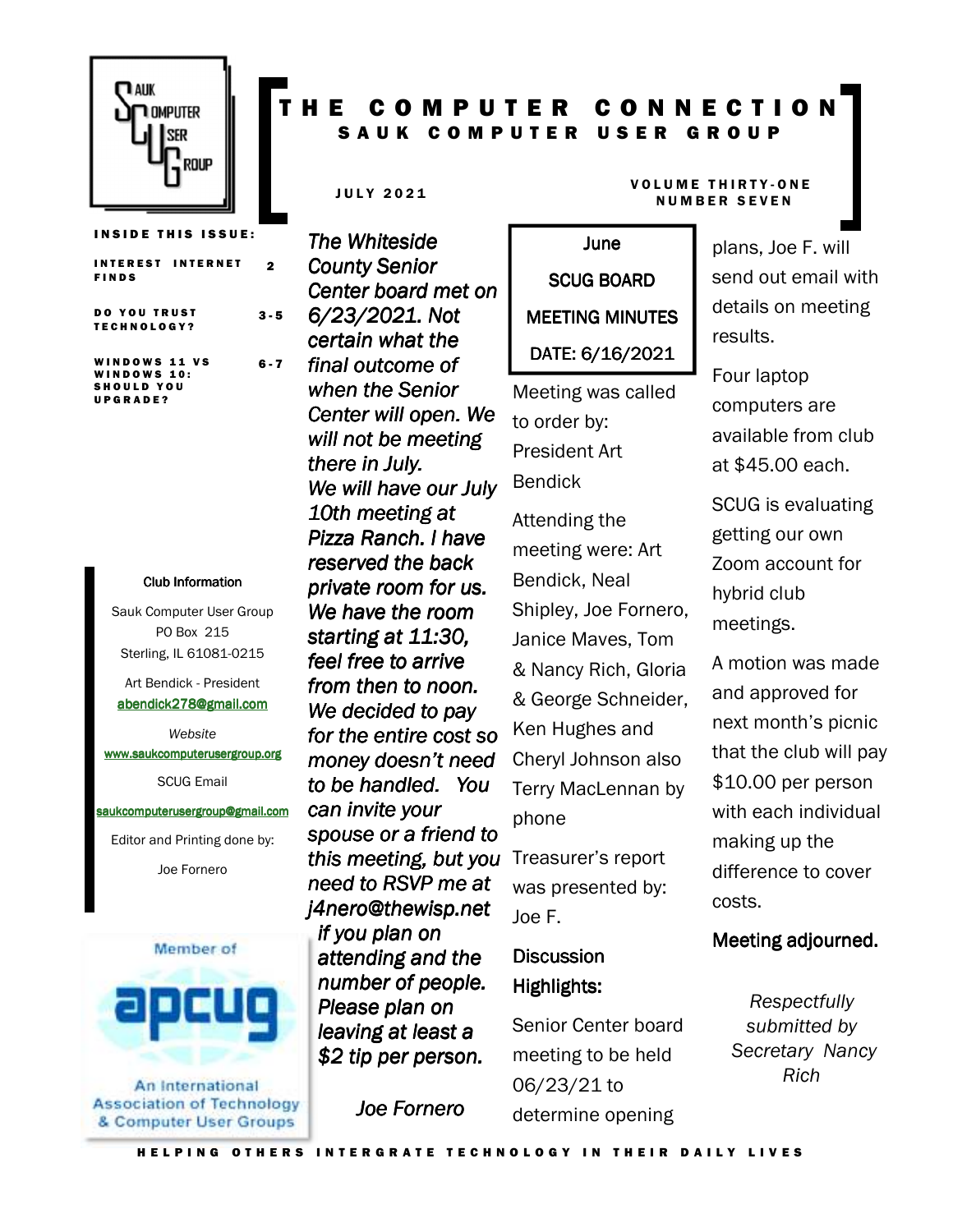# Interesting Internet Finds By Steve Costello

In the course of going through the more than 300 RSS feeds, I often run across things that I think might be of interest to other user group members. The following are some items I found interesting during the month of December 2020.

*PSA: Gmail Has Your Old Chat Logs From Google Talk (And Hangouts*

https://

www.howtogeek.com/71140 4/psa-gmail-has-your-oldchat-logs-from-google-talkand-hangouts/

Did you use Google Talk and or Hangouts? If so, your logs are still stored in your Google account and taking up space. Check out this post to learn how to access and delete them.

*Megapixels Explained – Cyn Mackley*

#### https://

cynmackley.com/2021/02/ 01/megapixels-explained/

Do you wonder what megapixels are? Cyn Mackley provides an informative explanation of megapixels that is not too technical.

*How To Set Up Voicemail On Google Voice*

https://www.online-techtips.com/googlesoftwaretips/how-to-set-upvoicemail-on-google-voice/

This post explains how to set up voicemail on Google Voice. If you don't have Google Voice yet, it also explains how to get started with Google Voice. (I have been using Google Voice for years.)

#### *Google Meet Adds Green Room To Test Video And Audio Quality*

https://www.makeuseof.com/ google-meet-video-audio-qualitytest/

I belong to a group that has started using Google Meet instead of Zoom for online meetings. When we first started there was a lot of time spent making sure our audio and video were working correctly. Recently, on the day of the February 2021 meeting, I saw this post. Using the information in this post, I checked out my audio and video, making sure everything was working correctly before the meeting.

### *How Often Should I Reboot My Computer?*

#### https://askleo.com/how-oftenshould-i-reboot-my-computer/

Leo Notenboom answers this recurring question. As with most of his answers, there are pros and cons discussed. (Note: I leave my desktop on 24/7 unless there is a problem or software update. I turn off and unplug my laptops when they are not in use.)

### The Next Drawing



https://www.addictivetips.com/ vpn/are-vpns-illegal/

I know some users are concerned about the legality of VPNs. If you are one of them, check out this post. (I use a VPN whenever I connect to public wi-fi on my phone and other devices. I do this for safety and privacy, not to get around geographical restrictions.)

#### *Google Storage Changes Coming In June*

#### https://

davescomputertips.com/google -storage-changes-coming-injune/

Do you use Google's free storage? If you use Gmail, I am sure you do, whether you know it or not. This post has the information you need to be aware of about changes coming after June 1, 2021. I suggest you read this post and make your decision(s) before then.

> *Interesting Internet Finds March 2021 Steve Costello scostello (AT) sefcug.com*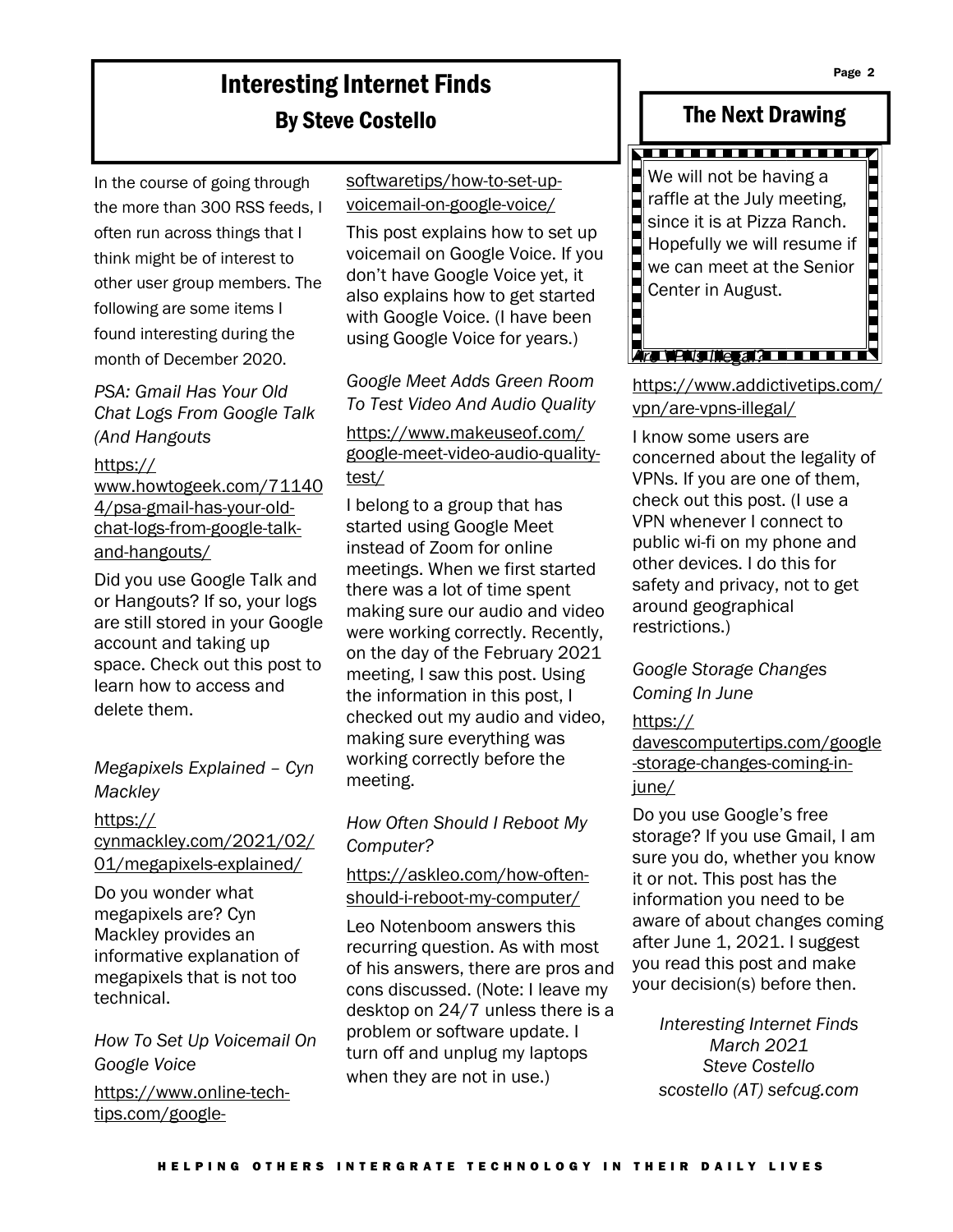## Do You Trust Your Technology? By Greg Skalka

Our world runs on technology, yet many of our most contentious disagreements involve whether certain technologies can be trusted, or whether society can be trusted to use them correctly. Is climate change real and man-made? Is nuclear power dangerous? Are electronic voting machines accurate? Are vaccines safe? Does cell phone use cause cancer? Is it time to put on a tinfoil hat?

A strict application of the scientific method should be able to answer our questions and reveal the truth, but only if we all trust science. Unfortunately, with humans involved, there are biases, conflicts of interest, and preferences for one outcome over another. Another problem is that humans are imperfect, and so everything we make and do is also imperfect. Nothing we create is all good; there are always downsides to everything. Often the detrimental aspects of some new thing are not fully realized until much later. Asbestos seemed like a useful fireproofing technology until its toxicity became apparent. When the good aspects outweigh the bad (in some subjective determination), the tech is beneficial. Things are usually not black and white, however, so it is left to individuals and to society to judge their worth.

How we weigh the advantages and costs can be based on reputable information, but it can also come from rumors, false narratives, and speculation. Good things can get bad reputations (like vaccines), while bad things can get marketed as desirable (like tobacco products).

At the individual level, we all have choices to make concerning which technologies we trust and which we do not; which are worth the cost, and which should be avoided. Everyone approaches this differently, bringing our standards, biases, concerns, and experiences. Usually, the benefits are apparent, but the downsides of a particular technology are often hidden and difficult to confirm. They usually involve aspects of safety and security, and it is very difficult to prove something is completely free of risk. The risks are generally to our personal and financial data. Can we get hacked? Can we get tracked? Is someone able to steal from us, or just accumulate more information about us than we'd like? Differences of opinion on these risks can lead to things that are popular with many being shunned by some.

There are lots of examples of mainstream technologies that are not trusted by some nominally rational people. I have some relatives that don't feel safe flying and now only travel by car, bus, or train (though they had traveled by plane in the past). I feel from its safety record that flying is generally safe enough, but have never questioned them on why they hold this view. John Madden, the former football coach, and sportscaster is reportedly afraid of flying and used a bus to travel to games. Some attribute his fear to a Cal Poly football team plane crash in 1960. I am not aware of any specific incident that would be the cause of my relatives' concern; they obviously must have a point of view different from mine on this.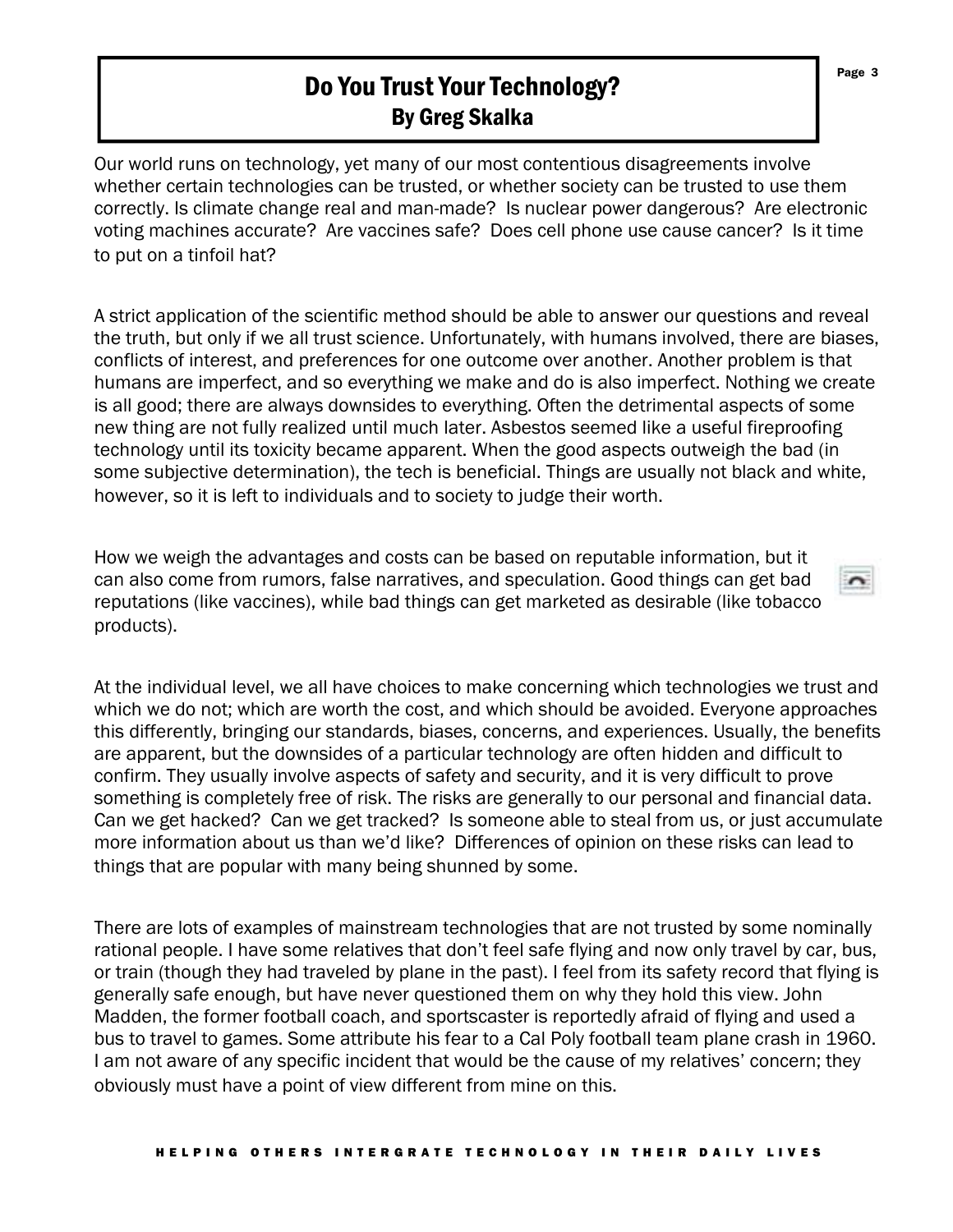## **Do You Trust Your Technology?** (cont.) The Second Second Second Second Second Second Second Second Second Second Second Second Second Second Second Second Second Second Second Second Second Second Second Second Second Sec

I didn't think much about these differences in points of view until the start of the pandemic last year when I found some good friends who refused to use Zoom. I had set up a personal Zoom account in 2015 to use for some purpose related to UCHUG but never used it much. That changed greatly in March 2020, when we were forced to hold our board meeting virtually on Zoom. Since then, with the help of APCUG, we have been able to use their paid Zoom accounts to hold all our board and general meetings. There are some members we have not seen during this time, but we don't know why. I am aware of security concerns about Zoom but have researched them, and now have used it so much that I feel it can be trusted.

Before the pandemic, I met for lunch periodically with a group of longtime friends that I worked with at one time or another. After we could no longer meet in person due to COVID, I set up Zoom virtual lunch meetings so that we could stay in touch. Many in this group participated, but some would not; they were concerned about the security issues and "just didn't do Zoom." This is unfortunate as I would like to see more of them. I periodically remind them that they could join our Zoom lunches, but I'm always rebuffed. I'm starting to feel like I'm trying to talk them into using heroin. I don't think they are paranoid, as there are other things that these friends do that I find too risky.

There are a few popular things that I don't trust at this point. One is social networks. While I do have an account on LinkedIn (for job search and career purposes), I've never had a Facebook or Twitter account. I don't have any interest in them, and since I do have security and privacy concerns about participating in these sites, I just don't. There are no doubt some things I miss out on by avoiding social networks. My church has a private social network that would probably provide useful information, but my feelings about Facebook have kept me from investigating it further.

Some people don't trust online banking and bill payment. I once felt that way. While I do still have security concerns, the overwhelming convenience of these services has won me over. I take every precaution I can to keep my online financial activities secure, and so feel my use is safe enough. I sure wouldn't want to go back to banking in person or by phone or having to mail paper checks in for payments. The postal system seems less secure than it used to, so mail theft of my paper statements now seems a greater risk than an online breach.

I also have reservations about password managers. I have less distrust in them now but originally feared that if they were not secure and could be hacked, all your passwords would then be vulnerable. I developed my own process for managing passwords and prefer it, but would recommend a password manager to others at this point

Voice-operated assistants (or smart speakers) can be very useful, but there are certainly privacy concerns to consider in their use. While I have several Amazon Alexa devices, I don't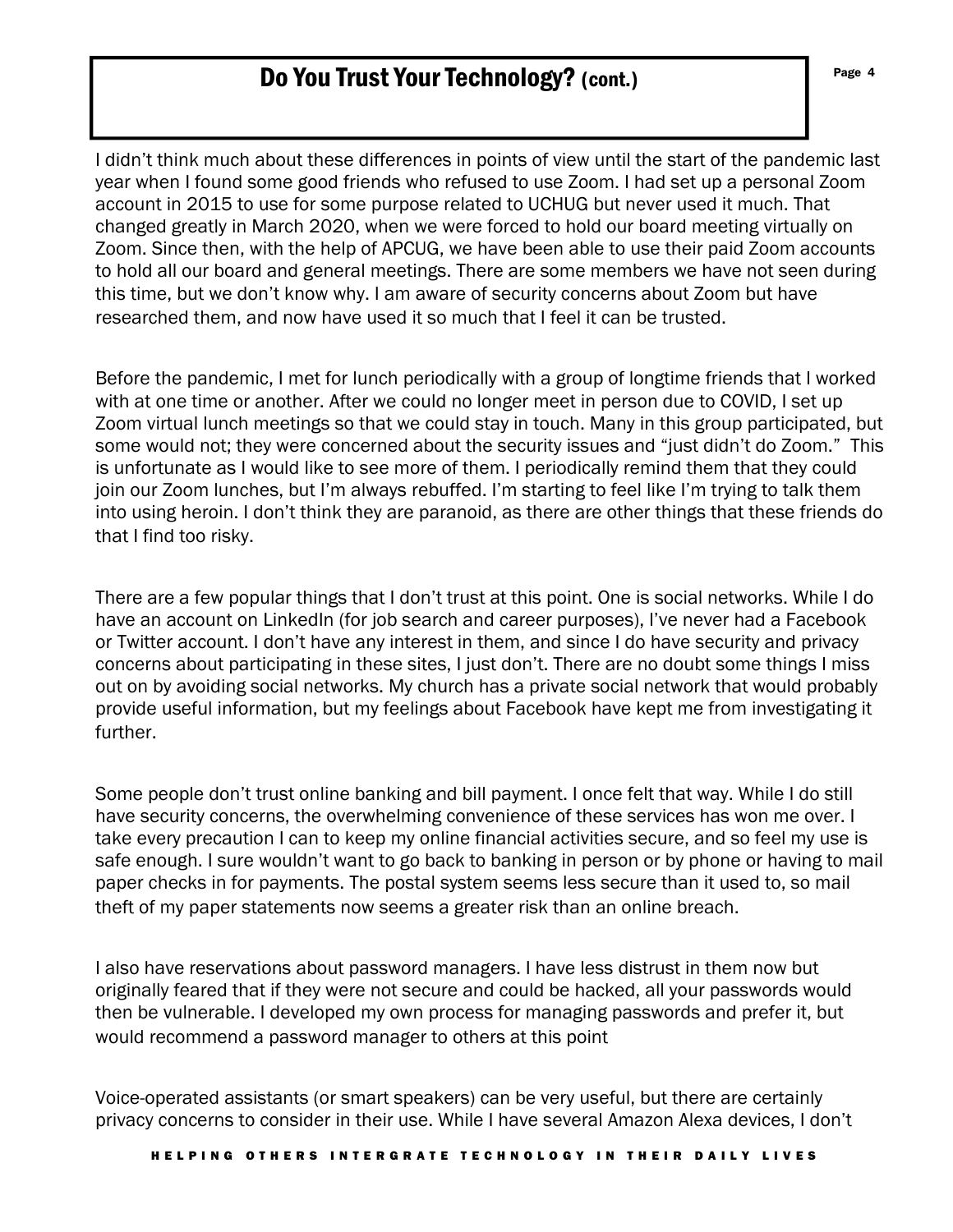# Do You Trust Your Technology? (cont.)

trust them fully. I realize I am trading some loss of privacy for their convenience. It is the same with Amazon in general, and with Google. I love Google Maps but have concerns about all the location data I am providing when I use it. It is always a risk/reward evaluation for each service; there are some Google services I don't feel are worth the risk, and so don't use them.

A smart or connected home can be a concern for some. I have a lot of smart home devices that I feel are fairly benign, like smart lights, thermostats, and cameras. While I agree it would be handy, I'm not trusting enough to consider a smart lock for my home just yet. I was once very concerned about home Wi-Fi and kept it disabled when not using it directly. As I found reasons to use it more and hardened my home network with more secure equipment and practices, I became more trusting. Still, the majority of my home computers and the ones I use for my most sensitive computing are on my wired network.

Antivirus is something I've become less trusting of. After research and consideration, I'm now in agreement with those that believe that any external security program opens holes in the operating system and thus increases risk. I'm now using the security built into Windows 10, rather than an external antivirus program (and saving money). I am much more suspicious of security and "cleaning" programs now, as some exhibit malware-like behaviors.

And then there is Windows itself. Some don't trust Microsoft and prefer alternatives like Linux or Apple's products. I don't trust Microsoft on everything, but since I must live in a Windows world at work, I find it easiest to stick with the adversary I know best. Linux seems like a lot more work, and since I don't trust Apple any more than Microsoft, why should I pay a lot more for a computer I'm still concerned about?

No matter what technology you consider, there is probably some way it can be misused, subverted, or hacked. Each of us must consider the benefits against the risks when personally using any tech product or service. Those considerations must be made with the best, most accurate, and unbiased information available. We can't depend on the tech vendors or the government to protect us from harm; we must be our defenders. Perhaps the best we can hope for with our tech is not trust, but a truce.

> *President's Corner Do You Trust Your Technology? by Greg Skalka, President, Under the Computer Hood User Group www.uchug.org president (at) uchug.org*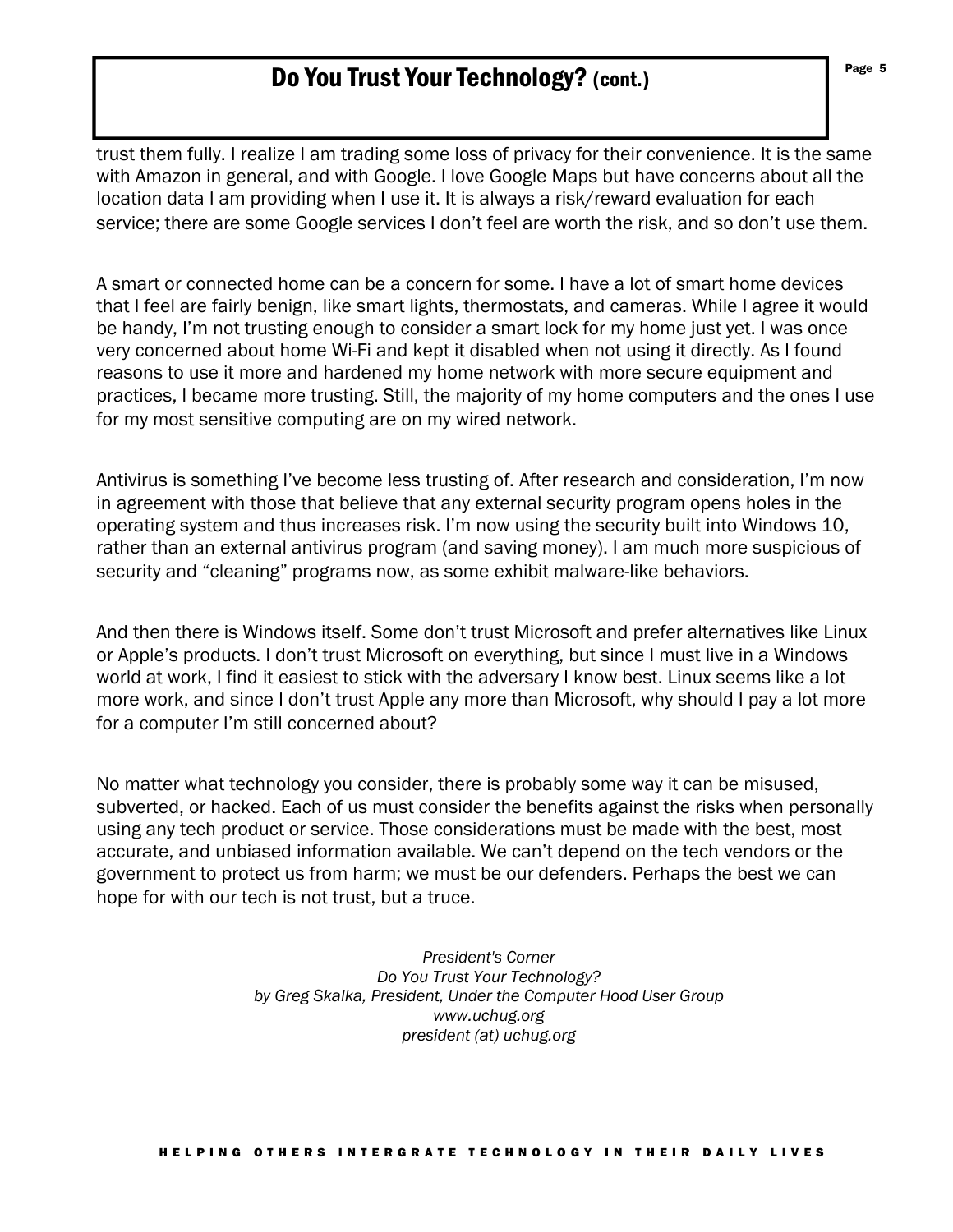## Windows 11 vs. Windows 10: Should you upgrade?

Just like Windows 10 was a free upgrade to Windows 8.1 and Windows 7, Windows 11 will be a free upgrade to Windows 10. But there's a catch. That upgrade only applies as long as your PC passes the tests in Microsoft's PC Health Check app — which is already causing a fair share of controversy, especially in regard to the TPM 2.0 requirement. (Link below, for downloading The PC app,Health Check app.) https://mspoweruser.com/microsoft-windows-pc-health-check-windows-11-2/ Another catch, if you are upgrading from Window 10 Home, you must have a Microsoft account and must have Internet connection.

Even if you pass the test, with the PC Health Check, you might be wondering if you should upgrade.

Microsoft says it will roll out Windows 11 to PCs by the end of the year 2021, and throughout 2022. That's when Windows 11 should be most stable and you can install it safely on your PC. Even then, maybe it's best to wait.

Windows 10 will continue to be supported through October 14, 2025. Microsoft hasn't said how many more updates Windows 10 will officially have till October 2025. It is not really important to update to Windows 11 right away unless you really want to try out the new features.

### **Support Dates:**

Windows 10 Home and Pro Started 07/29/2015 Retirement 10/14/2025 Version 2004 Started 05/27/2020 Retirement 12/14/2021 Version 20H2 Started 10/20/2020 Retirement 05/10/2022 Version 21H1 (Latest version) Started 05/18/2021 Retirement 12/13/2022 Office 2010 Mainstream Support = No Longer Extended Support = 10/13/2020 Office 2013 Mainstream Support = No Longer Extended Support = 04/11/2023 Office 2016 Mainstream Support =10/13/2020 Extended Support = 10/14/2025 Office 2019 Mainstream Support =10/10/2023 Extended Support = 10/14/2025

### Windows 11 will be a free upgrade

As mentioned above, Windows 11 will ship later this year, and will be offered as a free upgrade for Windows 10 users. Microsoft says there's no time limit on this, meaning you won't have to upgrade to Windows 11 right away if you don't want to. The license itself isn't free, but if you upgrade from Windows 10, you get to retain your license and therefore remain activated. This is exactly how it worked with the move from Windows 7 and Windows 8 to Windows 10. We also expect Windows 11 to be available for standalone purchase to consumers, like Windows 10.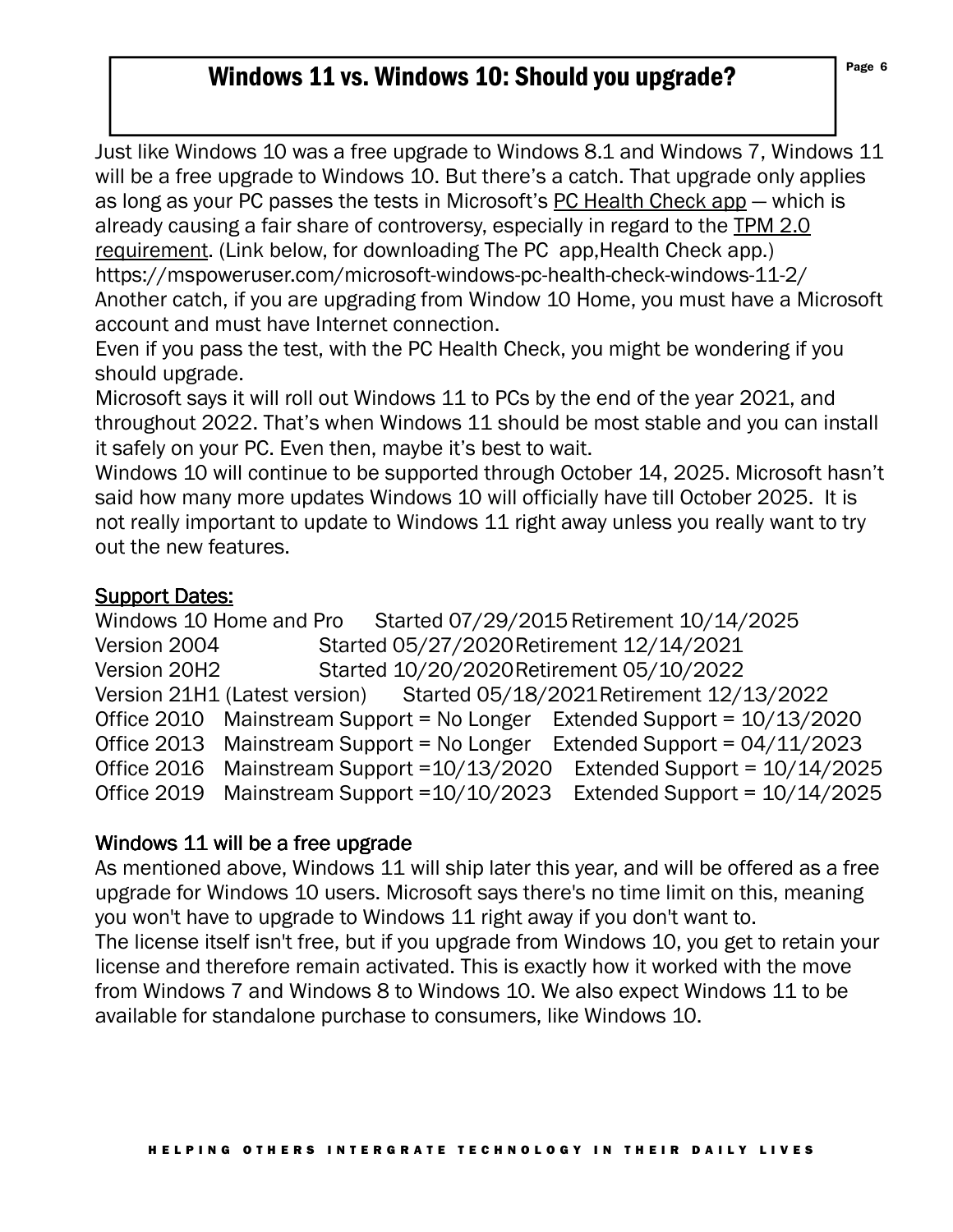### Windows 11 is back to one major update a year Windows 11 hardware requirements

Windows 11 doesn't have too many strict hardware requirements to run well, but Microsoft has thrown down the gauntlet on security. A Trusted Platform Module (TPM) is required, and what that means is causing a lot of confusion for some users. I have used the Microsoft Health Checkup on 7 computers. Three units are able to run Windows 11, per the Health Checker. The other four units, all failed the Health Checker, which I do know why and Health Check gave no reason, except 3 units were updated from Windows 7 in the past. I believe the other computer, could have been or it failed the TPM requirement.

Plus: Microsoft has built a new Start menu and Taskbar experience, now centered by default. Gone are live tiles, and in their place is a grid of app icons that can be rearranged. Pinned and running apps in the Taskbar are now also centered. The System Tray and Action Center has been tweaked to match this, with Notifications and Quick Actions now split into two separate menus.

Quick Actions are now known as Quick Settings and appear when you click on the System icons on the far right of the Taskbar. From here, you can connect to Wi-Fi or a Bluetooth device, enable night light, configure focus mode, and much more. Clicking on the date and time will open your calendar view and notifications.

Microsoft is also introducing a new "Widgets" panel that houses features such as To Do, Calendar, Photos, and news from MSN.

Windows 11 has a new Microsoft Store, which Microsoft says it's adding its own apps, such as Teams, Office, and Visual Studio to the new Microsoft Store to show the world that it's serious about this new Store effort, and that it hopes other app developers like Mozilla and Adobe follow suit.

Microsoft also announced that Android apps such as TikTok will be supported on Windows 11 and the new Microsoft Store!

*Neal will host a few help sessions to answer questions you may have. Please try one, it's not that difficult if you have a camera and microphone.*<br>*phone.* The time will be 7:30 pm for all meetings and Fridays only. Dates are June  $18 & 25$  and July  $2 & 9$  7:30 pm \*\*\*\*\*\*\*\*\*\*\*\*\*\*\*\*\*\*\*\*\*\*\*\*\*\*\*\*\*\*\*\*\*\*\*\*\*